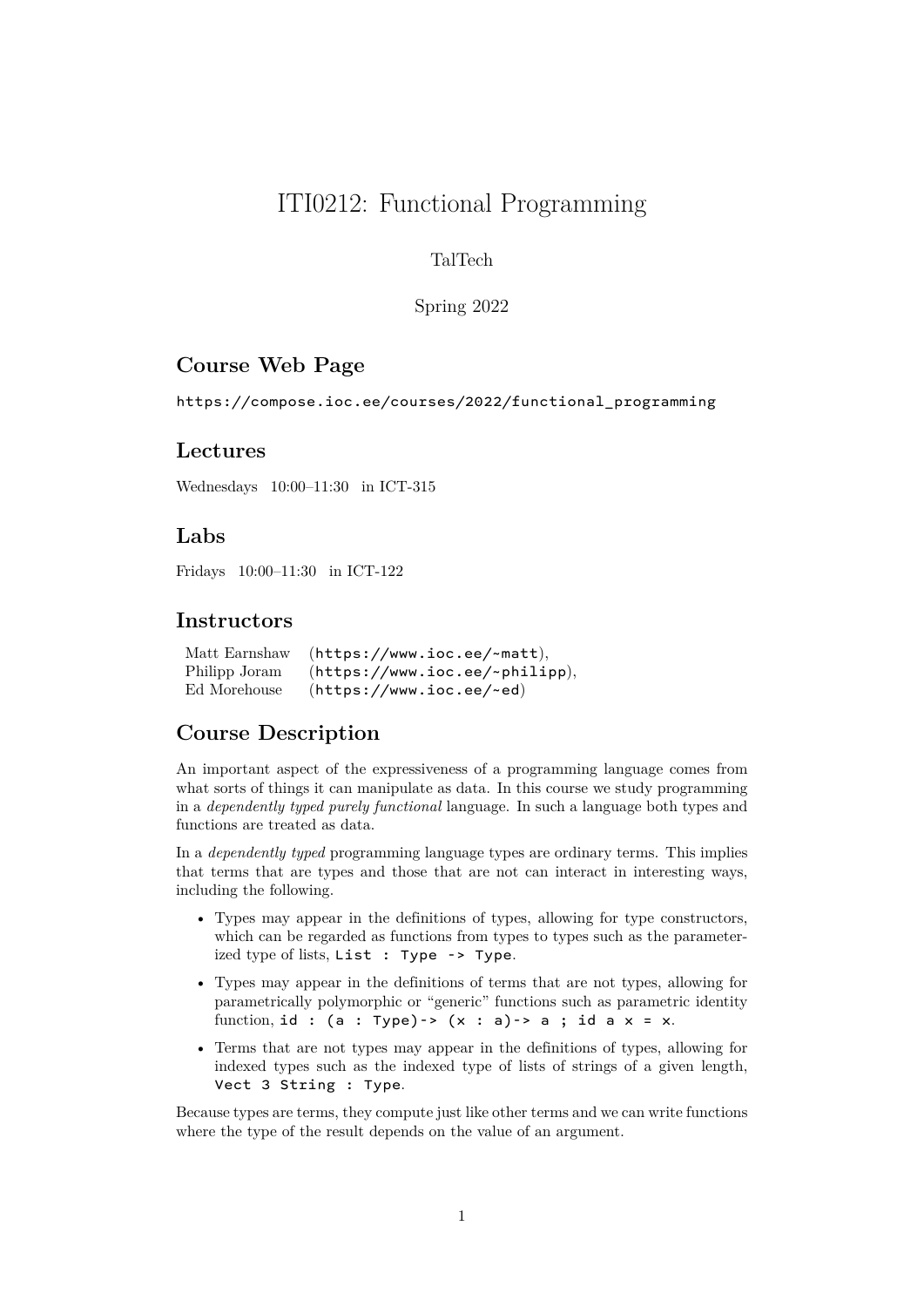In a *functional* programming language functions are ordinary terms. This lets us write functions that manipulate other functions. For example, we can write a function that applies a given function to each element of a list,  $map : \{a, b : Type\}$  -> (a -> b)-> List a -> List b. In a *purely functional* programming language the only sort of terms available are *expressions*, which are terms that get evaluated to values, but which do not produce any effects. In contrast, in imperative programming languages we also have *statements*, which are terms that are executed in order to cause a change of state. Purely functional languages tend to have clear mathematical interpretations and are relatively easy to parallelize.

One of the benefits of working in a dependently typed purely functional language is that we can express properties of programs as types. Under this *propositions-astypes interpretation* we can prove facts about our programs, giving us much stronger guarantees of program correctness than is possible with unit testing. Indeed, such languages have been proposed as a foundation for constructive mathematics, providing a bridge between computation and logic.

In this course we will study dependently typed purely functional programming using the language Idris (https://www.idris-lang.org).

### **Course Structure**

The main compone[nts of the course are as follows.](https://www.idris-lang.org)

- **lecture:** Each week there is a lecture, which introduces new theoretical concepts together with examples of their application.
- **lab:** Each week there is also a laboratory practicum, in which students complete tasks designed to build experience and competence with the concepts presented in lecture.
- **homework:** Approximately every three weeks there is a homework assignment consisting of a number of short exercises intended to build further competence and provide a basis for assessment of student progress.
- **project:** There is a term project, consisting of a larger and less precisely specified programming task, allowing students to demonstrate creative problem-solving in addition to programming skills.
- **exam:** At the end of the course there is an individual interactive final examination, in which instructors ask students to solve short problems and explain concepts based on what they have learned in the course.

### **Student Evaluation**

Course grades are determined from several components, weighted as follows:

| Homework Problem Sets | 25%    |
|-----------------------|--------|
| Programming Project   | 25%    |
| Final Exam            | $50\%$ |

When assessing each assignment, marks will be weighted as follows:

Correctness 70% Style (clarity, concision, efficiency) 30%

### **Assignment Submission**

All assignment submission will be through the TalTech GitLab server (https:// gitlab.cs.ttu.ee). Students should create a project named "iti0212-2022",